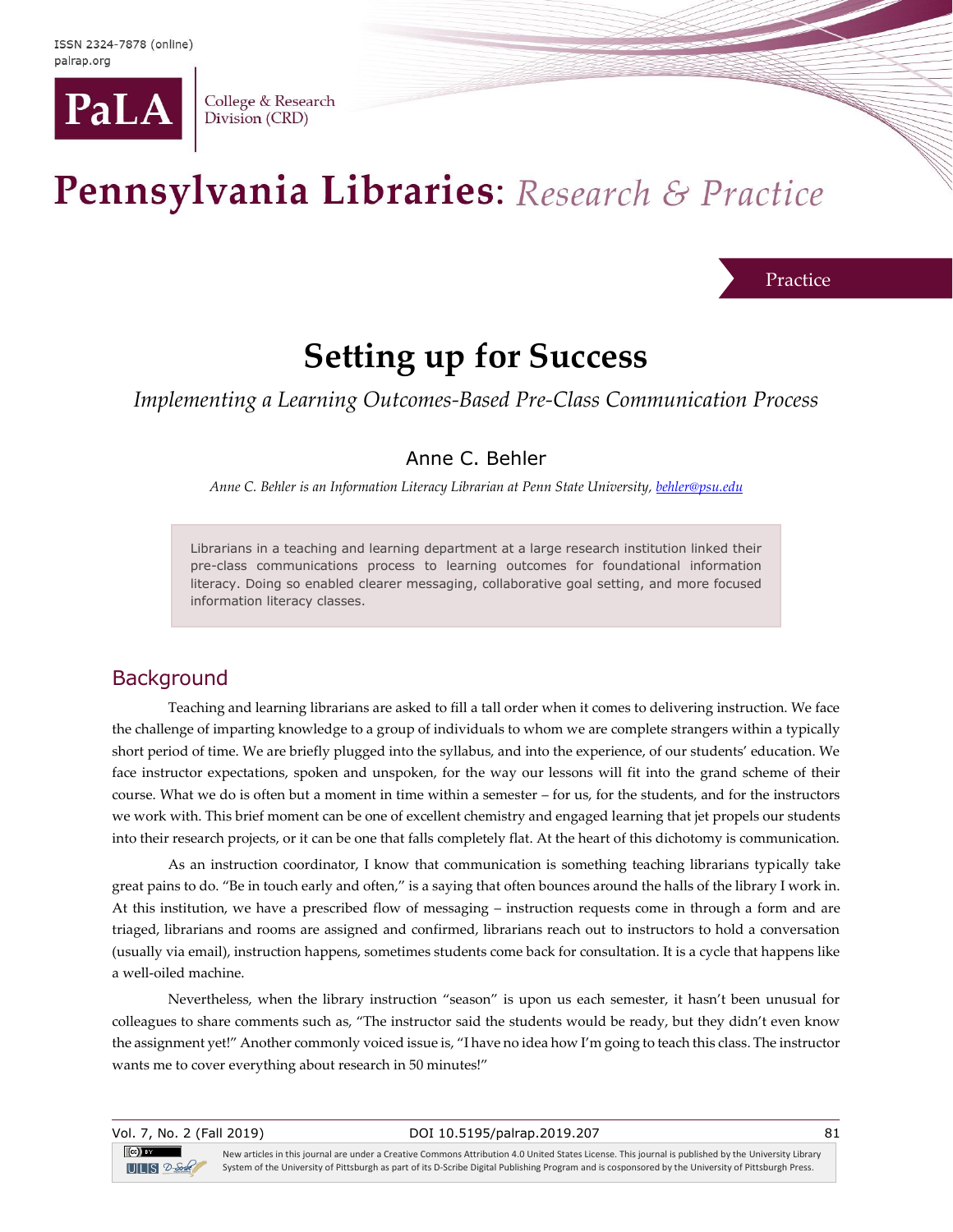Sometimes the frustrations crop up after a session was delivered. "I can't believe the students didn't have their topics," is a phrase no librarian wants to have to utter. Another is, "I had this great lesson planned, but I got there and the instructor asked me to be sure to cover this one database (or topic) and it took the whole class!"

If you've been a teaching librarian for any length of time, chances are good that you've experienced something like one (or all!) of these scenarios. And this is despite the fact that you've got a seemingly solid communication flow in place for planning instruction.

Given these recurring challenges to successful teaching and learning, the Library Learning Services Department at Penn State University set out to remedy some of these common pitfalls. We recognized that when it comes down to the brass tacks of planning individual instruction sessions, the pre-class communication between the librarian and the instructor has the power to set the stage for success or mediocrity in the classroom – and it has nothing to do with the ability of either educator. The instruction request content, timing of conversations and preparations, topics of conversation, and level of instructor engagement all play important roles in successful preparation for teaching. Each of these elements of communication with the course instructor is a potential fail point. However, much can be achieved through implementation of a thorough and consistent instruction consultation process. This article offers a communication process that lays a strong foundation for a successful class.

#### Review

Literature related to the communication process for planning library instruction perhaps unsurprisingly appears most often in works intended for beginning librarians. Themes that arise from these guiding works are communication as a collaboration with course instructors and taking care to select a manageable amount of content to cover within a single class session.

In *The One-shot Library instruction Survival Guide*, Buchanan and McDonough discuss librarian communication with course instructors as a road to a collaborative relationship. They point to librarianship as a "misunderstood profession," necessitating that librarians clearly explain and emphasize our roles as teachers (2014). They note that "[c]ourse instructors will ask for what they think you can provide based on their own perceptions of what librarians do. You will need to negotiate with the instructor to identify and focus the intended learning goals, and establish the best ways to meet those needs" (p. 12). Benjes-Small and Miller (2017) also emphasize the importance of forming a partnership with course instructors. They advise that "the more you communicate before the library workshop, the more effective your session can be" (pp. 108-109).

A major point of frustration and confusion that surfaced in every source reviewed was that of defining and then teaching what is considered to be a reasonable load of content in a single session. Oakleaf et al (2012) encourage librarians to counter the tendency for course instructors (and librarians!) to want the one-shot library instruction session to be jam packed with every research concept imaginable by considering first what "students actually need to know at the end of your time together" (p. 7). They encourage this as a conversation to undertake with the course instructor, and in reference to excess material that is not essential to the core of the lesson they instruct, "if it does not fit, offload it" (p. 7).

#### Using Learning Objectives to Establish Common Goals

The Library Learning Services Department at Penn State University's University Park campus is situated as the hub for teaching and learning geared toward foundational-level researchers. The ten librarians within this unit teach via a variety of modes, including digital badges, online learning objects, workshops and orientation events, and one-shot face-to-face classes. While we work in multiple modes, face-to-face one-shot classes remain the largest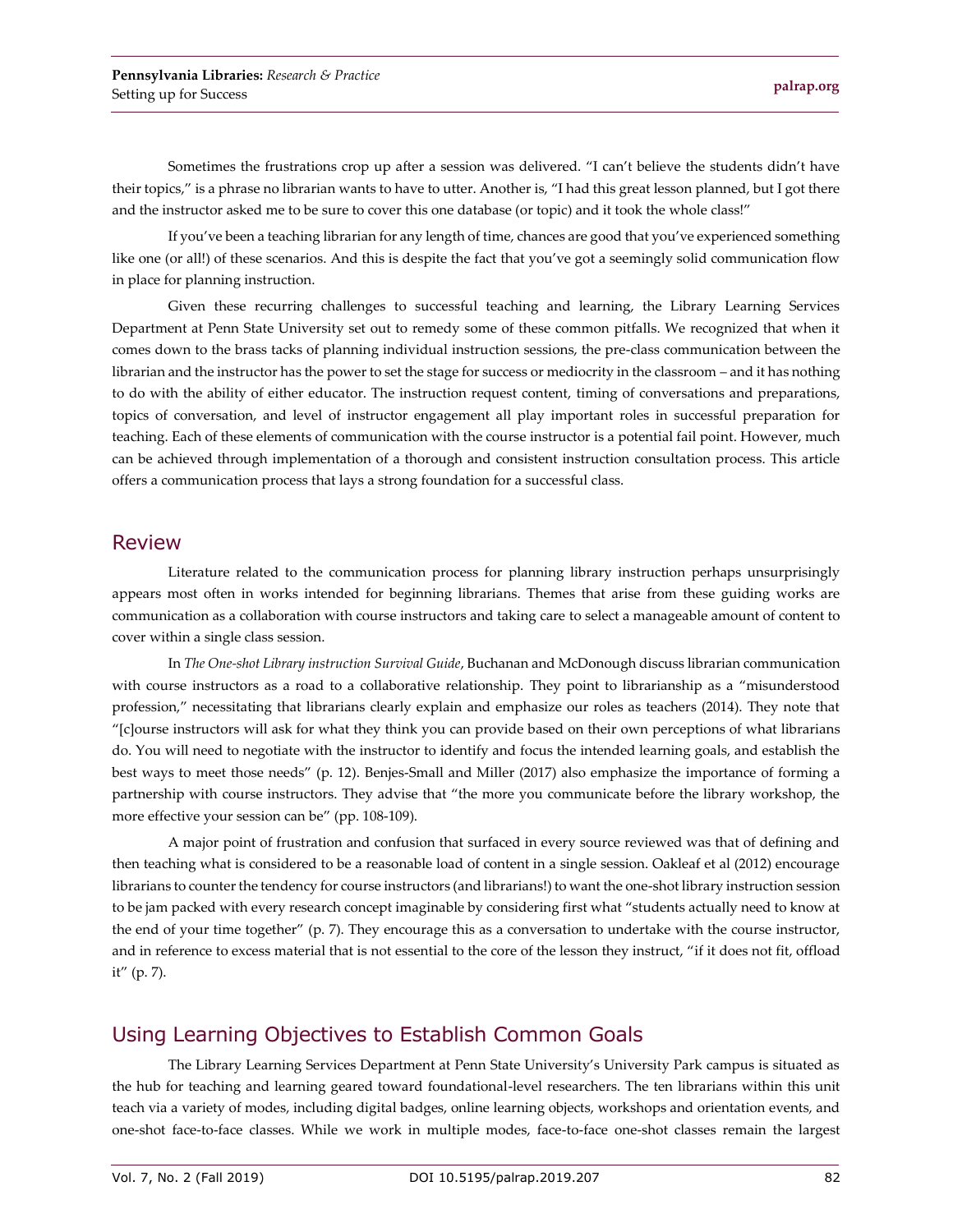component in our teaching portfolio, at a rate of approximately 125 sessions per semester. Our primary teaching partners in these efforts are English as a Second Language (ESL 15), Rhetoric & Composition (ENGL 15), and Communications, Arts, and Sciences (CAS). Of these, ENGL 15 comprises approximately 65% of our teaching load.

ENGL 15, in particular, is taught primarily by graduate students in the Penn State Program for Writing and Rhetoric. What this means is that every fall brings a new cohort of instructors, who are most certainly new to Penn State, and who may also be new to teaching. With so many people to communicate with on an ongoing and cyclical basis, a clear message and mode of communication is extraordinarily important. Finding a common language with our teaching partners has been key to effective instruction and a successful relationship.

Buchanan & McDonough (2014) write, "The key similarity that librarians and teaching faculty share is the common goals of student success. Course instructors do not want to grade bad research papers and projects" (p. 9).

In order to facilitate conversation that delves into this common goal at Penn State University, we have established a standard set of learning outcomes that serve as a vehicle to a common understanding of what the library class will accomplish. Because the instruction that the Library Learning Services Department provides is geared toward beginning information literacy knowledge and skills, we developed a set of learning outcomes that we have termed *foundational learning outcomes.* Each learning outcome can either stand alone as the basis for an intensely focused lesson plan or learning activity, or it can be combined with one or two other outcomes for a broader scope to the class (Appendix 1). All learning outcomes are written to 1) enable design of an active learning session for students with a measurable learning goal(s) and 2) facilitate conversation with course instructors about our common goals for an upcoming library class. When holding these conversations, Benjes-Small & Miller (2017) suggest asking "What do the students need to leave the session having learned?" instead of asking the instructor what they want you to teach (p. 109). This question evokes two additional questions that information literacy learning outcomes guru Debra Gilchrist (2015) notes as essential to instructional design:

- How will the student demonstrate the learning?
- How will you know the student has done this well?

These questions could translate to asking the instructor what they hope to see the students accomplish when it comes to using research in their papers. What will the students need to be able do in order to succeed?

Holding conversations based around questions such as these opens the door for you to offer instruction based on learning objectives rooted in your own expertise in research skills and library resources. Black & Allen (2019) assert that "[t]o be truly effective in our instruction, it is essential to collaborate with professors to agree on learning objectives and appropriate means to help students achieve them" (p. 94). They also note that the librarian's ability to demonstrate "solid knowledge of the principles of instructional design" can bolster our credibility in the eyes of the instructors with whom we are working (p. 94). As Gilchrist (2015) notes, establishing learning outcomes enables the librarian to be intentional in their plan for what takes place in the classroom. "[Outcomes] ground us…and [outcomes] are also the agreed-upon elements that we as a faculty or group of educators within our institution come together about, and, after lots of discussion, agree really on what is important. What are the common things that we say are our curriculum?". Gilchrist's point about agreement as to what is important is at the heart of these conversations with instructors. Additionally--a point not to be undervalued--learning objectives also offer the opportunity to give a limited set of options for material or topics to cover during a class, combatting the tendency for instructors to tell you that they want you to cover "all of it."

#### The Communication Process

Learning outcomes certainly provide the meat of the conversation with course instructors, but a successful teaching experience relies on the communication process which is built around these outcomes. For the 2018 calendar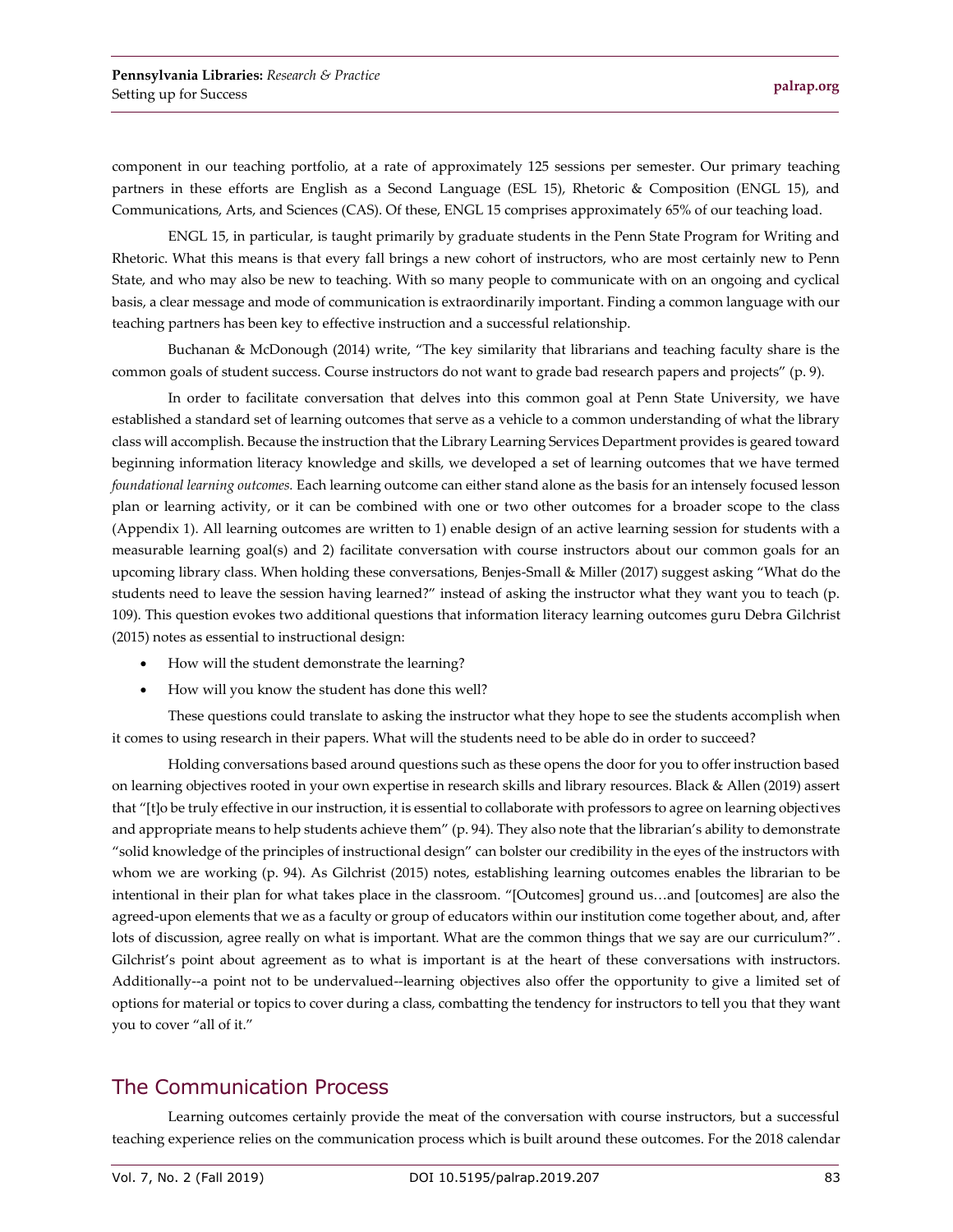year, the librarians of Library Learning Services all followed a consistent communications process, designed to not only establish and confirm logistical elements of a class, but also to facilitate in-depth conversation and ultimately understanding around shared learning goals for the students we would be teaching.

Because all Penn State librarians across disciplines and locations use the same common instruction request form to receive instruction requests, the form is generic and does not include information about the specifics of the library class content. Thus, key to setting the tone for collaborative planning with the instructor was the confirmation response that instructors received upon booking a library session (Appendix 2). In addition to detailing the facilities and time information for the library class, the emailed confirmation included a list of four learning objectives which might be addressed through the lesson. Additionally, the email message opened the door to further conversation between the instructor and the assigned librarian(s) by letting the instructor know that they could "expect to hear from one of the librarians soon regarding the learning objectives and workshop design for the library instruction session." Also included in this message were our expectations of the instructor – that they respond to our confirmation message to verify the scheduled session(s) and that they be present for the class.

Buchanan & McDonough (2014) note that it's important to take the conversation with course instructors beyond the functional details of the session, such as number of students, what the assignment is, and how much time can be devoted to instruction. Holding a face-to-face meeting, phone call, or video conference can be an incredibly effective way of moving beyond these foundational points and diving into the meat of what the library class will be – learning objectives and learning activities that support them. Thus the next step to our communications process was for the librarian(s) to immediately respond to the confirmation notice with a brief greeting, which included an introduction of the librarian(s) and a promise to be back in touch one to two weeks prior to the scheduled class, in order to discuss the goals and objectives for the class (Appendix 3). The librarians then made sure to mark their calendars accordingly with reminders to reach out again at the promised time. This interaction, while simple, served to set the stage for an engaged conversation with the instructor about their goals for the students' learning in the library class.

As promised, one to two weeks prior to the class, the librarian contacted the instructor again (unless the person had reached out on their own) to set up a time to meet. This message served as an invitation to meet and discuss the learning objectives for the upcoming library class. The librarians crafted email messages that would 1) review what was already known about the students' assignment, 2) ask whether there had been any updates to the assignment or any other details about the class, and 3) invite the instructor to a brief meeting to discuss the learning goals they had for their students. In-person meetings and phone calls or video chats were always offered as a first option, with email as the least stressed mode (Appendix 4).

The final step in the pre-class communication process was to carry out a meeting with the instructor via their selected mode. While the number of in-person meetings held was not tracked, anecdotal evidence was that a surprising number of instructors were enthusiastic about meeting in person or over the phone. Prompts for discussion during these meetings included:

- What is students' knowledge of the assignment and/or topics?
- How does the instructor define student success with the research assignment?
- What information literacy and/or research knowledge/skills does the instructor view as important for the students to know?

The first question served to strongly encourage the instructors to introduce the assignment prior to the library session *and* to have their students come to the library with topics to explore through the class. We stressed that we could conduct learning activities to support the objectives for the class, but that they depended upon the students being able to engage directly with their assignment. In the conversation about student success and learning goals, instructors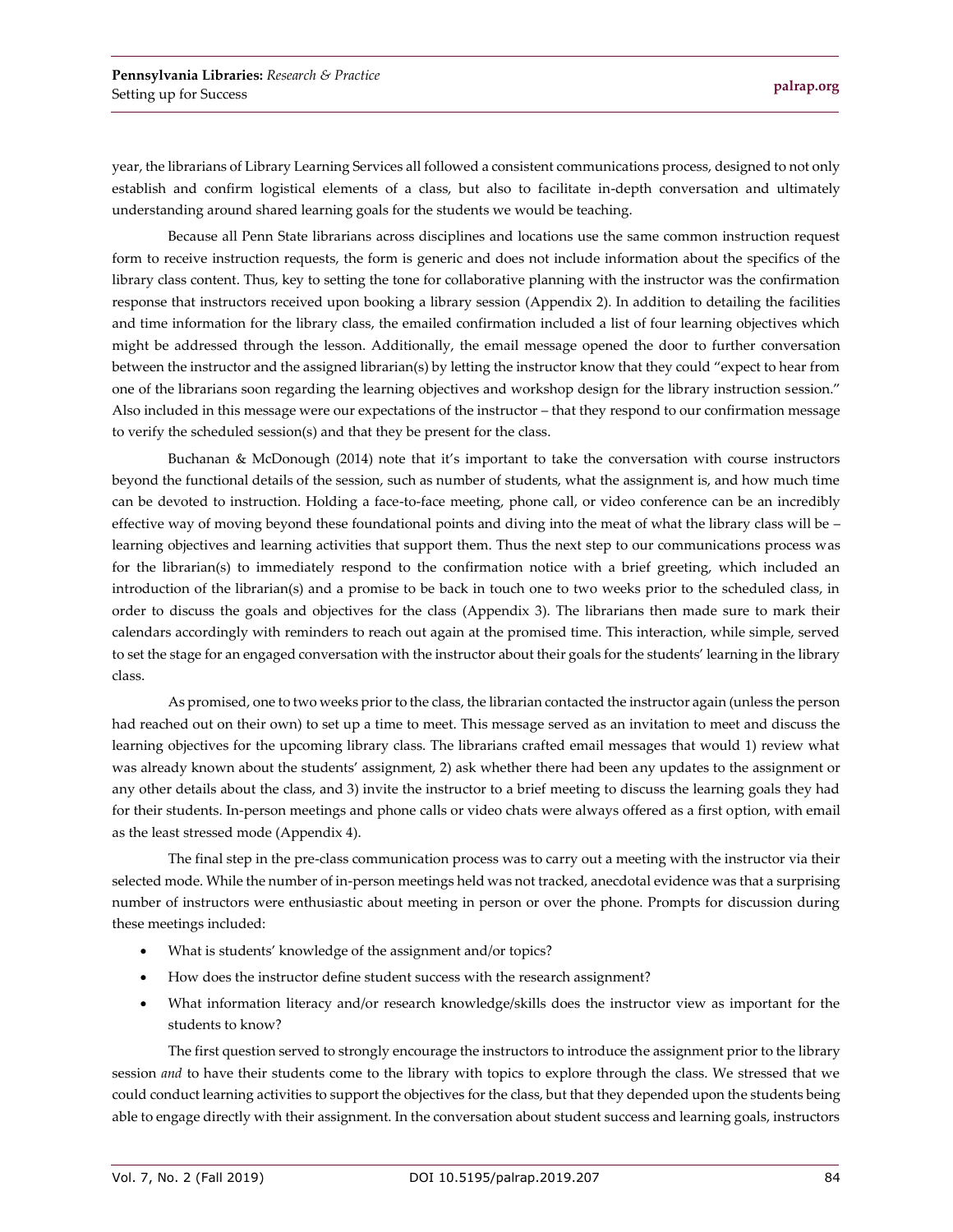often listed skills such as selecting the "right" resources, using "credible information," and knowing how to find and use library databases.

The librarians' job in this conversation was to listen, and to reflect the goals as they understood them. Next, the librarians could translate the instructor's language into library and research skills (information literacy) language, using the learning outcomes as a vehicle. For example, if an instructor expresses that they really want the students to use credible sources for their research and not so many biased resources, the librarian might reflect, "It sounds like you want your students to be able to do a better job of evaluating the information they find." This one reflective sentence accomplishes both clarification and reframing into the language of the foundational learning outcomes. The librarian might go on in this instance to articulate their plan to build a lesson around the learning objective: Students will be able to critically evaluate different sources of information and identify key criteria needed in an authoritative source. An optional element for discussion might be a specific learning activity the librarian planned to use; however, that wasn't necessary to accomplishing the goals of the conversation – establishing a shared understanding of learning outcomes. An example of how this might play out in an email conversation can be found in Appendix 5.

#### Plan, Teach, and Follow Up

Armed with clear learning objectives for the upcoming class, the librarian can then build out a lesson plan designed to arm students with the skills they need in order to do well with their instructor's research expectations. As a help to our librarians, and in effort to provide consistency in library instruction classes, we do maintain a repository of class activities that are designed to meet our articulated foundational learning outcomes. In many cases, the librarian is able to draw from these and plug them into their lesson plans. It is important to note that in implementing this communication process, we did not do anything to fundamentally change our classes or the typical contents of our lesson plans. However, the pre-class communication, in many cases, added a new dynamic to the sessions in the form of increased instructor engagement. It was observed that when instructors had an idea of what to expect during the library class, and the precedent for engagement in the learning process had been set through previous communications, the instructors were more likely to be active in answering student questions during class, assisting with independent research time, and supporting particular research strategies we might cover during the lesson. Following the class, it was also helpful to touch base one more time with the instructor, thanking them for giving of their class time for library instruction and inviting a continued relationship.

#### **Caveats**

What is good practice without a few caveats? Following an entire year of employing this communication process, Library Learning Services held a debrief to discuss as a group what was going well, what could use some tweaking, and what just did not work. Generally, there was agreement that clear communication centered on our established learning objectives for information literacy was extremely helpful in delivering a more meaningful library instruction class. One caution that arose was that, although our pre-instruction conversations were intended to help instructors narrow focus to what was the most important in terms of learning objectives, it was still not uncommon for the instructor to give a response that akin to "I want you to teach them everything about the library." This could turn into a teachable moment, but one that had to be navigated carefully so that it didn't seem we were just saying, "No." One possible solution for this could be to remove the list of possible learning outcomes from the confirmation email (Appendix 2), leaving it to the librarian to offer assignment-based suggestions at the time of the conversation. This would prevent the situation in which the instructor responds to that email with a message affirming all of the learning outcomes as important. It is also important to consider the amount of time it will take to carry out so many consultations. For example, if a librarian works with fifteen different instructors, that is fifteen slightly different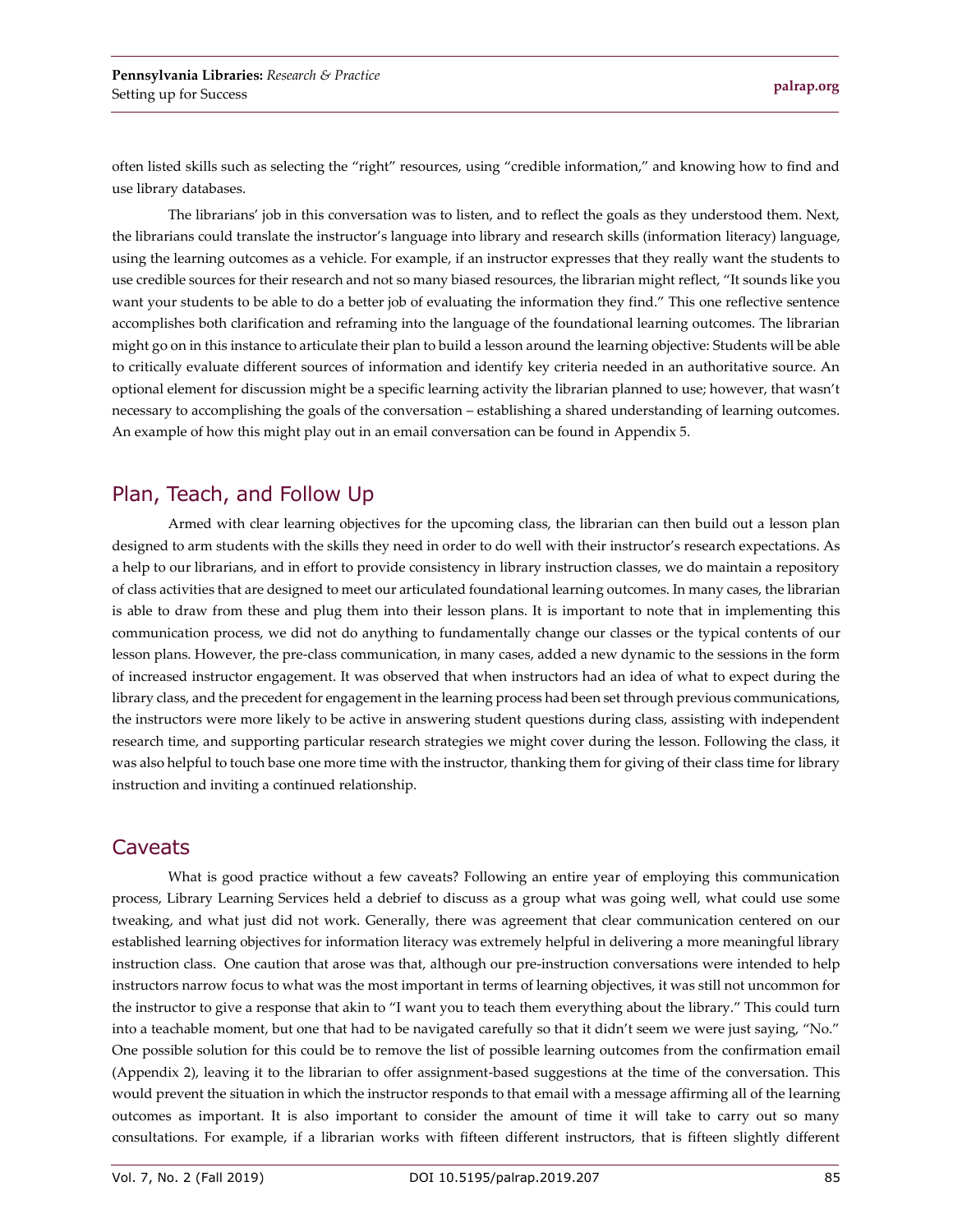conversations to keep track of. Many of our librarians work with more. The juggling of individual sessions' preconsultations, along with small but not insignificant differences in what each instructor valued for their students, was often cumbersome for librarians. Many used calendar reminders to prompt them to send consultation invitations, but even so the increased workload was a challenge. Also challenging was scheduling these consultations. The instructors' and librarians' time is always at a premium – fitting in even a 30-minute consultation can be quite challenging. Finally, our communication process has many steps for the librarian to keep track of – confirmation response; consultation invitation; responses to the consultation invitation (which can become lengthy); the consultation itself; the class; and the follow-up. Multiplied by the number of instructors the librarian teaches for and, it's a lot to keep track of. Going forward, we are considering removing and/or simplifying some of these steps. In particular, the confirmation response can probably be removed from the process without detriment; a sentence could be added to the first confirmation email that indicates that the librarian will reach out 1-2 weeks before the class.

#### Conclusion

Having a clear, consistent, and robust communication process that engages instructors early can help to set the stage for a more meaningful library class. When articulating goals for the session, established research-related learning outcomes can serve as an invaluable tool for framing the conversation and coming to a common understanding of what the students need to take away from class in order to be successful with their assignments. As with any departmental process or procedure, it is important to revisit the practice and assess what is working well and what is not, what has utility and what does not.

#### References

- Benjes-Small, C., & Miller, R. K. (2017). The new instruction librarian: A handbook for trainers and learners. Chicago, IL: ALA Editions.
- Black, S., & Allen, J.D. (2019). [Part 9: Planning instruction.](http://dx.doi.org/10.1080/02763877.2019.1571469) *The Reference Librarian, 60* (2) 93-108. doi: 10.1080/02763877.2019.1571469
- Buchanan, H. E., & McDonough, B.A. (2014). *The one-shot library instruction survival guide.* Chicago, IL: ALA Editions.
- Gilchrist, D. (2015). [Learning outcomes: From the big picture to the classroom](https://www.carli.illinois.edu/products-services/pub-serv/instruction/LearningOutcomes-Gilchrist) [Webinar]. From CARLI. Retrieved from https://www.carli.illinois.edu/products-services/pub-serv/instruction/LearningOutcomes-Gilchrist
- Oakleaf, M., Hoover, S., Woodard, B.S., Corbin, J., & Hensley, R., Wakimoto, D.K., Hollister, C.V., Gilchrist, D., Millet, M., & Iannuzzi, P.A. (2012). [Notes from the field: 10 short lessons on one-shot instruction.](https://digitalscholarship.unlv.edu/lib_articles/422) *Communications in Information Literacy, 6* (1) 5-23. Retrieved from https://digitalscholarship.unlv.edu/lib\_articles/422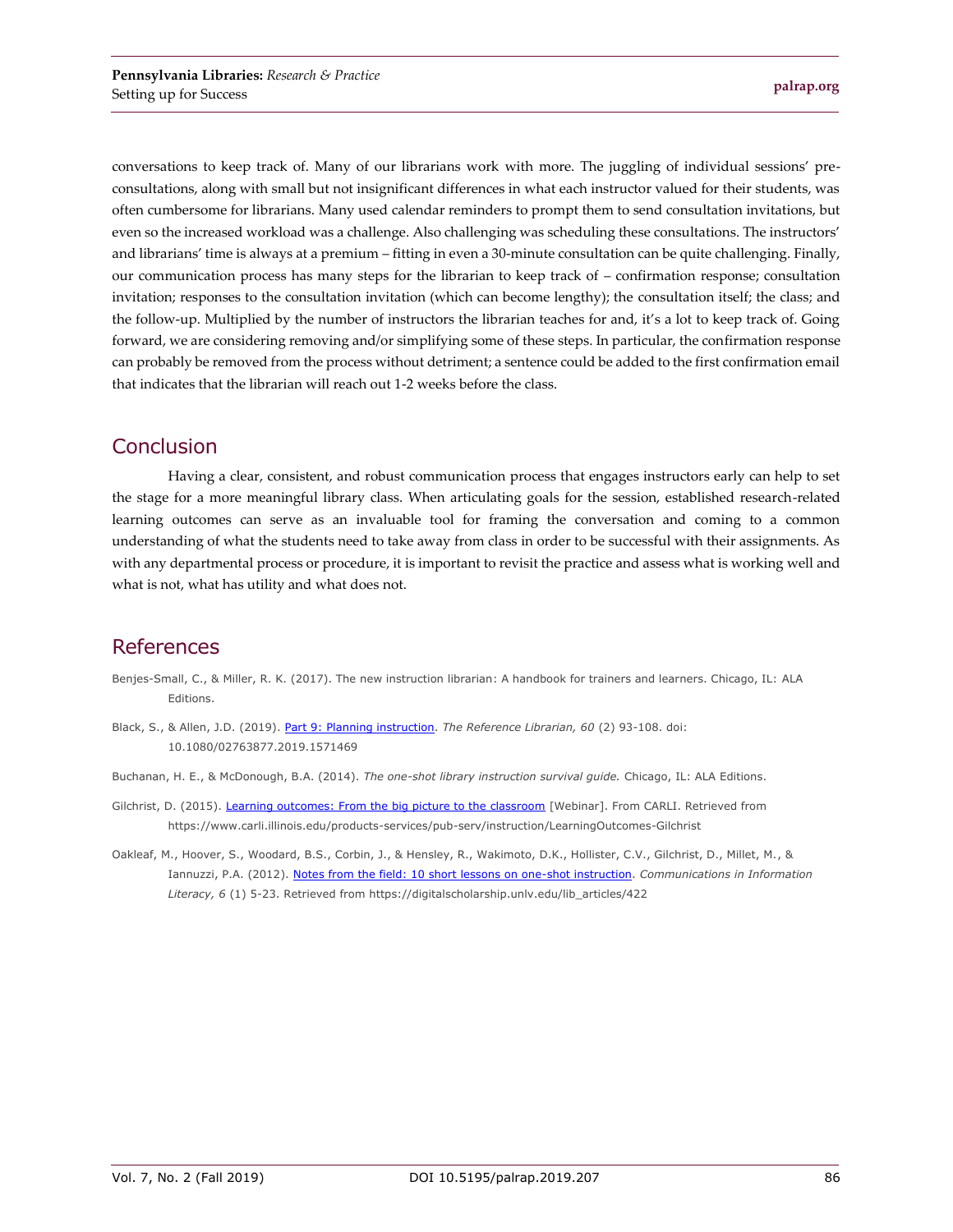## Appendix 1. Learning Objectives for Library Instruction

**Learning Objectives for Library Instruction:**

#### **At the foundational level, students will be able to**:

- recognize that there are a variety of resources available to assist in their research needs, including the Libraries' home page, the ENGL:015 or CAS:100 course guide, and the Ask a Librarian service.
- determine the most appropriate information source or search tool (e.g. LionSearch, Google, or other database) for their information need.
- distinguish between different information formats (scholarly article, newspaper article, blog, etc.) and determine the appropriate format for their research needs.
- identify keywords based on their topics or research questions and revise their search terms as needed in order to conduct an effective search.
- use information resources in order to gain an understanding of a research topic and generate research questions.
- refine search results using built-in database features and/or search term refinement in order to locate resources that meet their specific information needs.
- critically evaluate different sources of information and identify key criteria needed in an authoritative source.

**As they delve into the process of writing and research integration, students will be able to:**

- locate citation generator tools and the libraries' citation guides in order to create accurate citations in the appropriate style.
- practice ethical use of information, avoiding plagiarism and copyright infringement, in order to produce academic-quality, original works.

**Additionally, librarians strive to give students a strong sense of the library as a place for safe and supported academic activity.** 

## Appendix 2. Class Confirmation Email

#### Hi [instructor name]!

I am writing to confirm your library class request for [date and time]. Your class will be held in [room and location].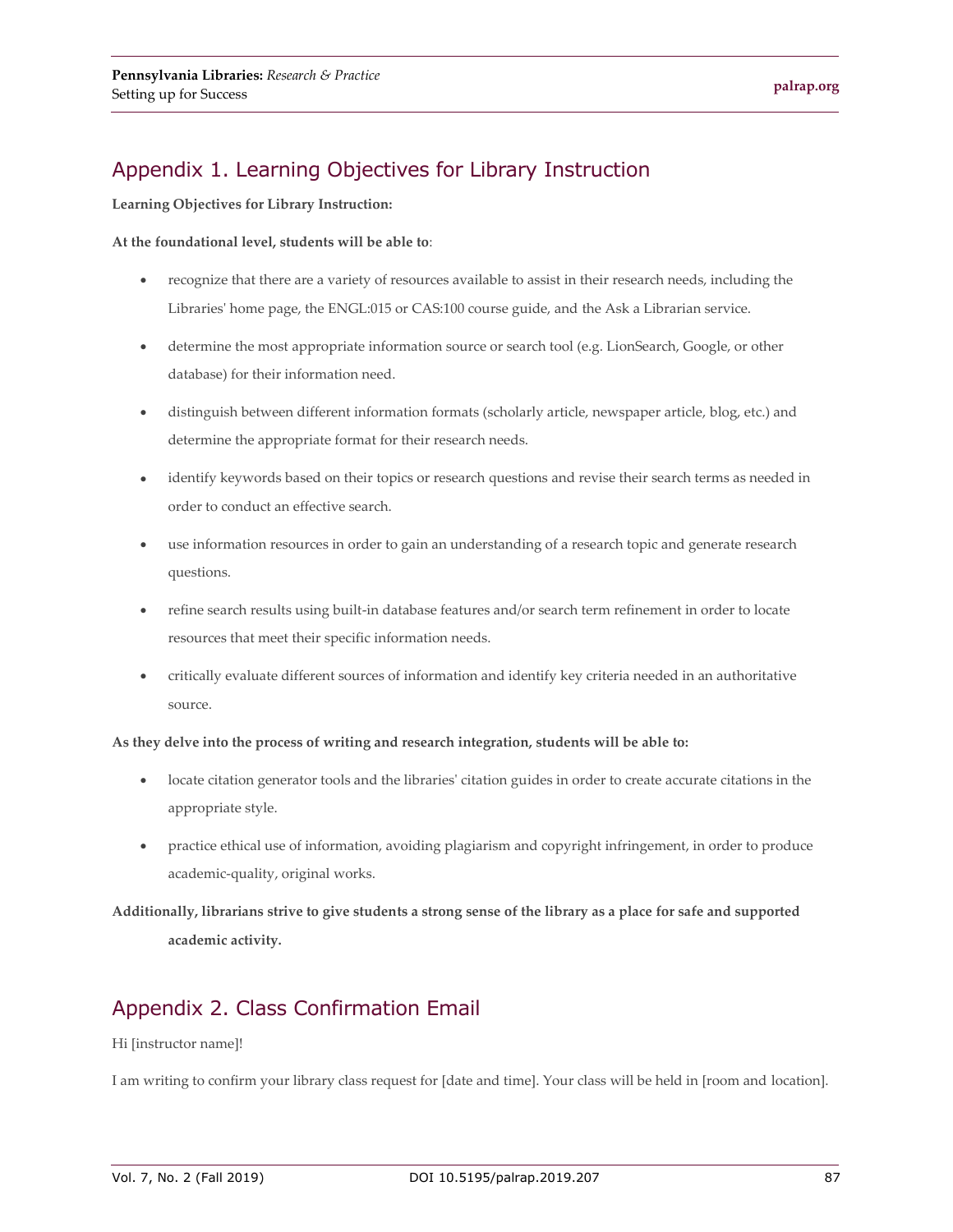I have forwarded the instruction request including your instruction lesson to the librarian, [name], who is copied on this message. **You can expect to hear from [the librarian] soon regarding the learning objectives and workshop design for the library instruction session.**

**The learning objectives for your customized library instruction session will address some combination of research and information seeking skills, which may include:** 

- Topic exploration and evaluation
- Information source evaluation
- Identification of appropriate keyword search terms
- Generation of research questions

**Please feel free to be in direct communication with [the librarian] with any questions or comments prior to your class's visit to the library. The library will send you three emails to verify your session. If we don't hear back from you after the third email, your session will be canceled.** 

We strive to meet your assignment objectives and empower your students to carry out research at the [institution name]. In the event that you yourself cannot be present for a library instruction session, we ask that you arrange for a substitute instructor who is also familiar with the course assignments to attend, and that the substitute be designated to administer attendance. Your presence enhances student success and reinforces the value of the library as a resource. Thank you for your cooperation!

Many thanks, and please let me know if I can be of further assistance—

Best,

[(department) Admin Assistant]

#### Appendix 3. Librarian Response to Confirmation Email

 $Hi$ ,

- I just wanted to quickly introduce myself as the librarian who will be conducting the research session for your students on [date] in [room location]. I'm really looking forward to working with you and will touch base about a week before the session to confirm your goals for the session.
- Please let me know if you need anything before then. Otherwise, I'll look forward to talking to you more the week of [date]!

Best,

[Librarian]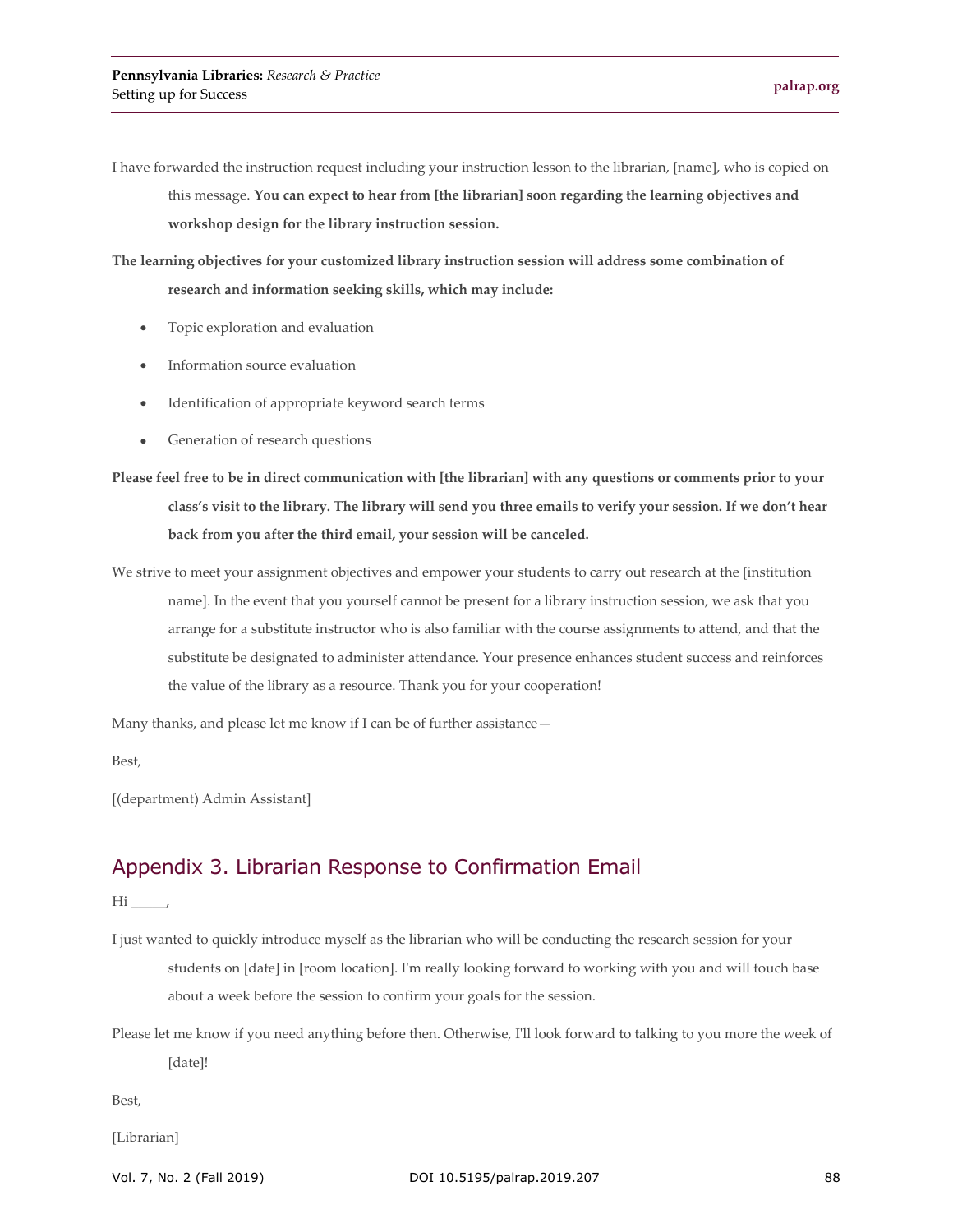## Appendix 4. Example Invitations to Meet

Example 1:

Hi \_\_\_\_\_,

I am looking forward to working with your classes on [date].Since we like to tailor our classes to your students' needs, it could be helpful to find a time to chat (in person, over the phone, or through email) about your goals for the session. I see in your request your class will be working on their annotated bibliography [insert assignment name here] and you'd like to discuss plagiarism [note topics if they were given in the class request]. Can you tell me more about what you'd like to accomplish in the session and what stage of the bibliography your students will be at? That will help us craft a session that will be the most useful to your students and their research.

I look forward to hearing from you.

Best,

[Librarian]

Example 2:

 $\overline{\text{Hi}}$ ,

[My colleague] and I are looking forward to leading the library workshops for your English 15 classes on [date] in [room location]. I see that the students will be working on a position argument and then a productive counterargument paper [insert assignment name here]. Could you tell us about your goals for the session? We can then see how those align with what we offer and propose some learning outcomes. Let us know if you prefer to talk in person or phone and we can set something up.

Otherwise, we can just email back and forth.

Thanks!

[Librarian]

#### Appendix 5. Instructor Consultation via Email

Dear [Instructor],

Thank you for all the information about the assignment and your goals....